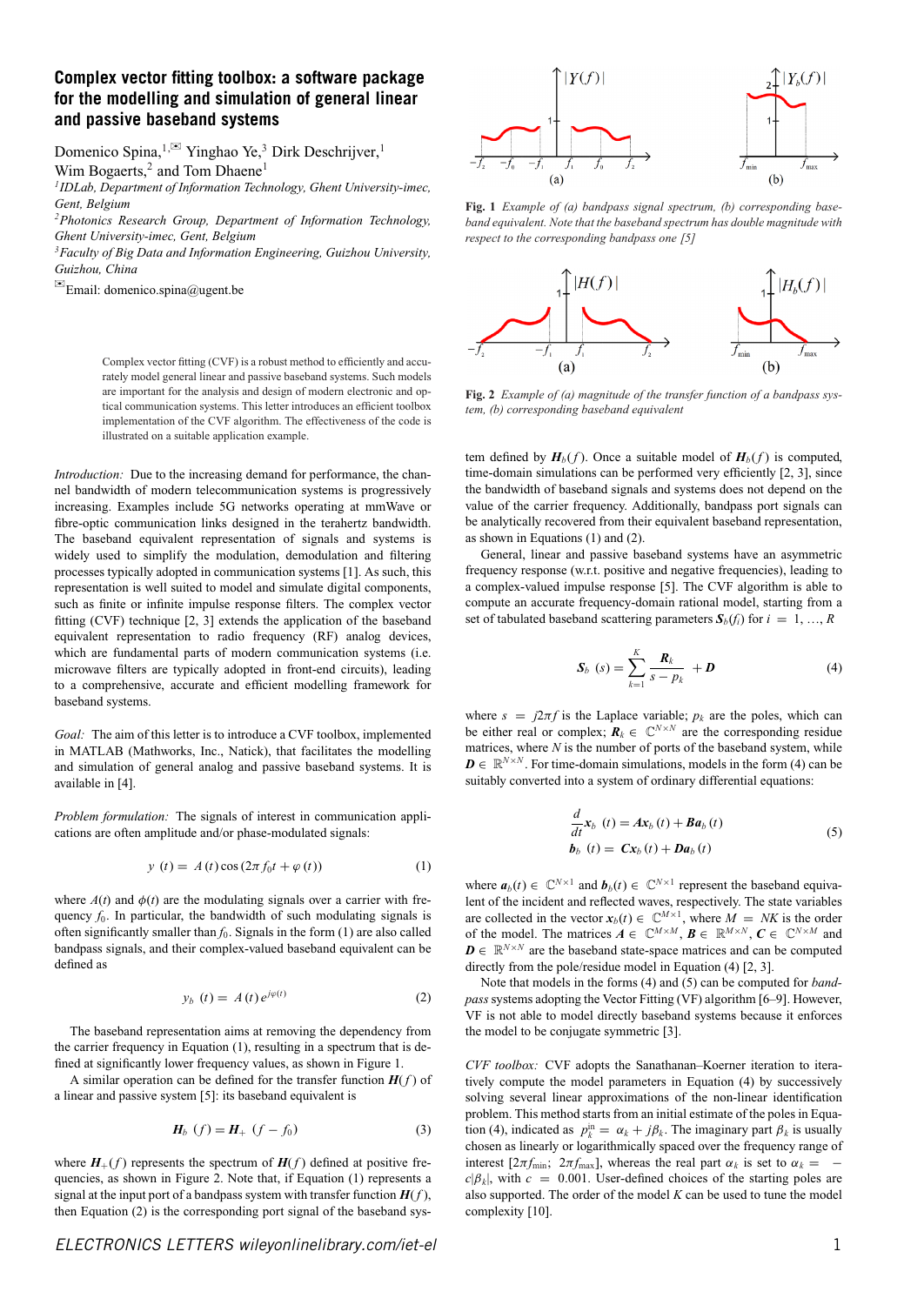The standard VF implementation [6, 7] enforces the model to be conjugate symmetric. This constraint is necessary to ensure that the timedomain impulse response of the system under study is real-valued, which is a fundamental property of physical bandpass systems [5]. However, baseband systems have a complex-valued impulse response by definition. Therefore, the conjugacy constraints in the VF algorithm are removed. Once this fundamental difference is taken into account, several extensions can be integrated into CVF, such as the relaxed formulation [11], which improves the convergence performance, and the fast QR step [7], which speeds up the calculation for multiport systems.

It is important to remark that given the relation among bandpass and baseband transfer functions in Equation (3), bandpass scattering parameters can be easily represented via a baseband CVF model for frequencydomain analyses. In this case, CVF offers a significant advantage: it is able to compute (indicatively) half-size models with respect to VF for the same applications since complex poles and residues do not form conjugate pairs.

Stability and passivity of the model are also crucial for time-domain simulations [5]. Stability can be ensured using a simple pole flipping scheme [6], while passivity needs to be enforced in a post-processing step. In particular, passivity requires that the maximum singular value of the scattering parameters is bound by unity at all frequencies (a detailed derivation of the passivity conditions of baseband systems is presented in [5]). This condition can be verified by checking the eigenvalues of the following Hamiltonian matrix [3]:

$$
M = \begin{bmatrix} A - BL^{-1}D^HC & -BL^{-1}B^H \\ -C^HQ^{-1}C & -A^H + C^HDL^{-1}B^H \end{bmatrix}
$$
 (6)

where  $L = D^H D - I$ ,  $Q = DD^H - I$ , *I* is the identity matrix, the superscript *H* indicates the Hermitian operator, while  $A$ ,  $B$ ,  $C$ ,  $D$  are the state-space matrices in Equation (5). In particular, a complex-valued and stable state-space model is passive if its Hamiltonian matrix has no purely imaginary eigenvalues. Indeed, each imaginary eigenvalue indicates a crossover frequency where a singular value of the scattering matrix crosses the unity line [5, 12]. If necessary, the passivity can be enforced by perturbing the residue matrix eigenvalues until the violating singular values become smaller than unity.

The CVF toolbox adopts the technique [12] for the passivity assessment and enforcement, suitably adapted to the unique characteristics of baseband systems. Note, however, that half-size passivity tests [13] are no longer applicable due to the presence of the Hermitian operator in Equation (6). Furthermore, both positive and negative frequency values must be considered to individuate the frequency bands where passivity violations occur. Finally, the approach [12] assumes conjugate symmetry, which is not the case for CVF. Hence, equations (22b) and (22c) in [12] become

$$
f(s) = \frac{1}{s - p}
$$

$$
g(s) = \frac{j}{s - p}
$$

where *p* represents a single complex pole in Equation (4).

The proposed CVF implementation is based on the Matrix Fitting Toolbox version 1.0 (available in [14]), which offers a robust implementation of the VF algorithm.

*Application example:* As an example, the scattering parameters of the coupled microstrips described in [15] and shown in Figure 3 are modelled. The conductors have length  $l = 5$  cm and width  $w = 120 \mu m$ . The spacing between the microstrips is  $s_1 = 200 \mu m$  and  $s_2 = 100$  $\mu$ m. The substrate is a Roger RT/duroid 5880 with relative permittivity  $\varepsilon = 2.2$  and thickness  $h = 127 \mu m$ . The scattering parameters of the microstrips are simulated in ADS Momentum (Advanced Design System, Keysight Technologies) in the frequency range [30; 90]GHz for 601 linearly spaced frequency samples. By selecting  $f_0 = 57$  GHz, the corresponding baseband scattering parameters are defined in the frequency range [− 27; 33]GHz. This choice illustrates the ability of CVF to model baseband transfer functions defined for different positive and negative

**Fig. 3** *Coupled microstrips: (a) top view, (b) cross-section*



**Fig. 4** *Element* S*<sup>11</sup> of the baseband scattering parameters. Top: magnitude. Bottom: phase*



**Fig. 5** *Singular values of the CVF model in the range [*− *120; 120]GHz. Blue line: before the passivity enforcement phase. Green dashed line: after the passivity enforcement. The image at the top right corner focuses on the frequencies where the passivity violation occurs before the enforcement step*

frequency values, where  $f_{\text{min}} \neq -f_{\text{max}}$  (see Figure 2). The problem under study is quite challenging since the baseband scattering parameters have a dynamic behaviour in the (large) frequency range considered, as illustrated in Figure 4.

The frequency samples are first divided into two groups: modelling points (401 samples) and validation points (201 samples). The first sample set is used to compute the model, while the second one is adopted to verify the fitting accuracy. For this application, a maximum absolute fitting error below − 50 dB is sufficient.

The CVF toolbox is able to compute an accurate and stable rational model with 69 poles, providing also the corresponding state-state representation in Equation (5) to the user. A passivity violation is detected around − 27.5 GHz, which is then corrected using the passivity enforcement process (see Figure 5). Note that the Hamiltonian matrix in Equation (6) of the corrected CVF model does not have purely imaginary eigenvalues, as shown in Figure 6, thus proving the passivity of the corrected CVF model. After the passivity enforcement, the CVF model

2 *ELECTRONICS LETTERS [wileyonlinelibrary.com/iet-el](http://wileyonlinelibrary.com/iet-el)*